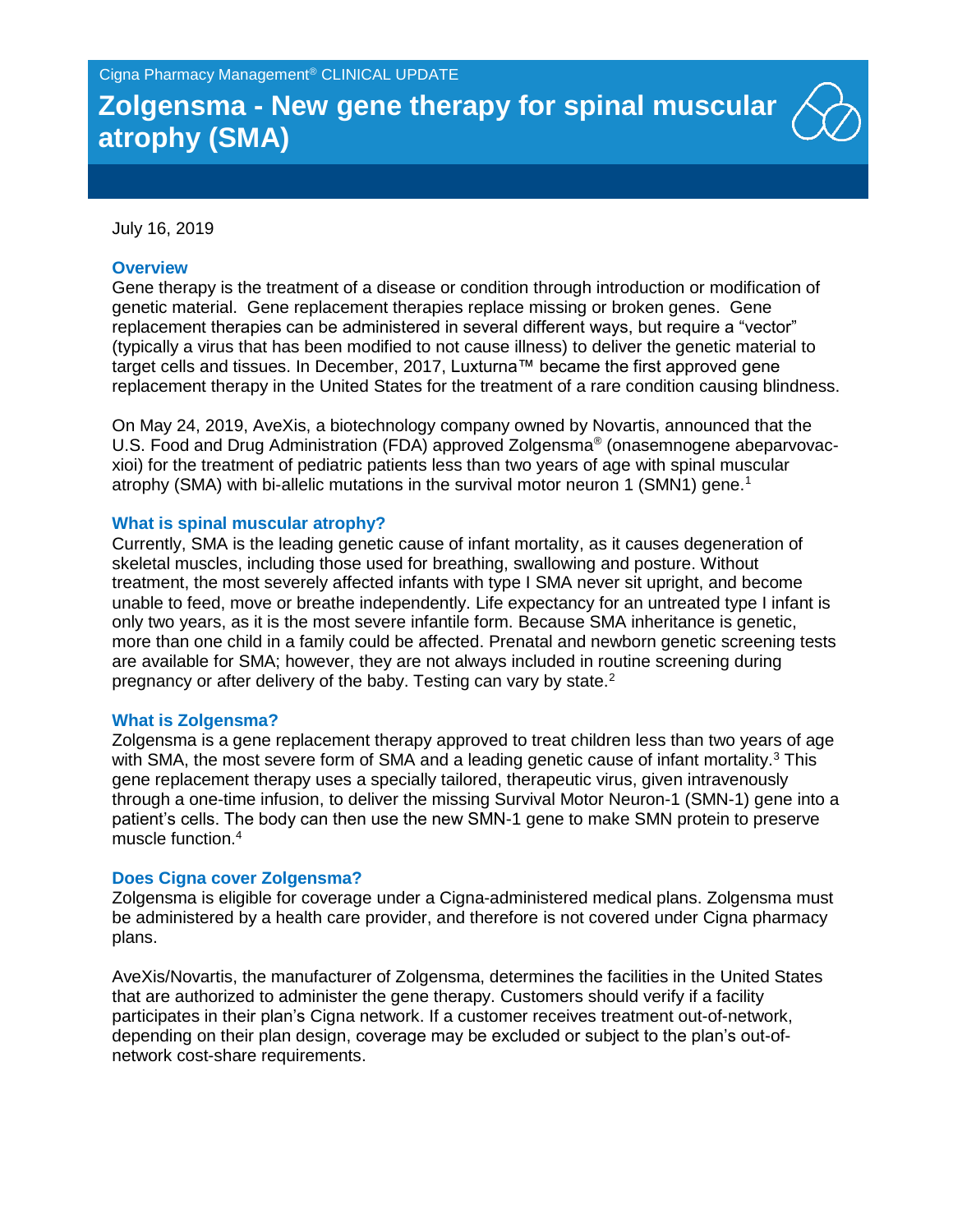Zolgensma will be subject to prior authorization for all clients with Cigna Health Matters<sup>®</sup> Preferred (previously known as Personal Health Solutions Plus) and Cigna Health Matters Complete care management programs.

All newly approved drugs are reviewed by Cigna's Pharmacy and Therapeutics Committee, comprised primarily of external physicians and pharmacists. Following that review process, a Drug and Biologic Coverage Policy with medical necessity criteria for Zolgensma will be developed and posted on the [Cigna for Health Care Professionals](https://cignaforhcp.cigna.com/web/public/guest) website. The Zolgensma Coverage Policy is currently under development; an update to this Cigna Pharmacy Management Clinical Update will be provided when this process is finalized and the policy is available on the website.

# **How Is Zolgensma distributed?**

Zolgensma will be distributed by Accredo®, a Cigna specialty pharmacy.<sup>5</sup> Note: Cigna will not reimburse facilities that purchase Zolgensma directly from Accredo and bill Cigna for the cost.

# **What is the cost of Zolgensma?**

The wholesale acquisition cost of Zolgensma is  $$2,125,000$ .<sup>6</sup> AveXis is working with payers to offer pay-over-time options up to five years. 5

# **How will the pay-over-time work?**

Considering that this is a new market approach to payment for a high-cost, one-time treatment, many of the details are still being worked out. Cigna has been working with Novartis and AveXis to develop and potentially offer a pay-over-time option. Details on any such arrangements may be shared in the future.

# **Is there a patient support program available to assist families that have a child who may be a candidate for Zolgensma?**

AveXis announced the availability of a patient support program, called OneGene Program. According to Zolgensma's website, this program includes answering questions about Zolgensma, verifying reimbursement assistance and coordinating financial assistance programs for eligible patients. For more information, caregivers and health care professionals can call 855.441.GENE (855.441.4363).<sup>7</sup>

# **How many people could be candidates for Zolgensma?**

Approximately 450 to 500 infants are born with SMA in the United States annually.<sup>8</sup> Depending on their specific genetic and clinical characteristics, a subset of these infants will be candidates for treatment with Zolgensma.

# **What results have been demonstrated in initial clinical trials of Zolgensma?**

Clinical studies of Zolgensma were conducted in pediatric patients less than two years of age with SMA, and with onset of clinical symptoms consistent with SMA before six months of age. By 24 months of age, following the gene therapy, all 12 patients who received the high-dose Zolgensma were alive without permanent ventilation. Nine of the 12 patients (75.0%) were able to sit without support for  $\geq 30$  seconds, and two patients (16.7%) were able to stand and walk without assistance. Based on the natural history of the disease, patients who met the study entry criteria would not be expected to attain the ability to sit without support, and only approximately 25% of these patients would be expected to survive (i.e., being alive without permanent ventilation) beyond 14 months old. 1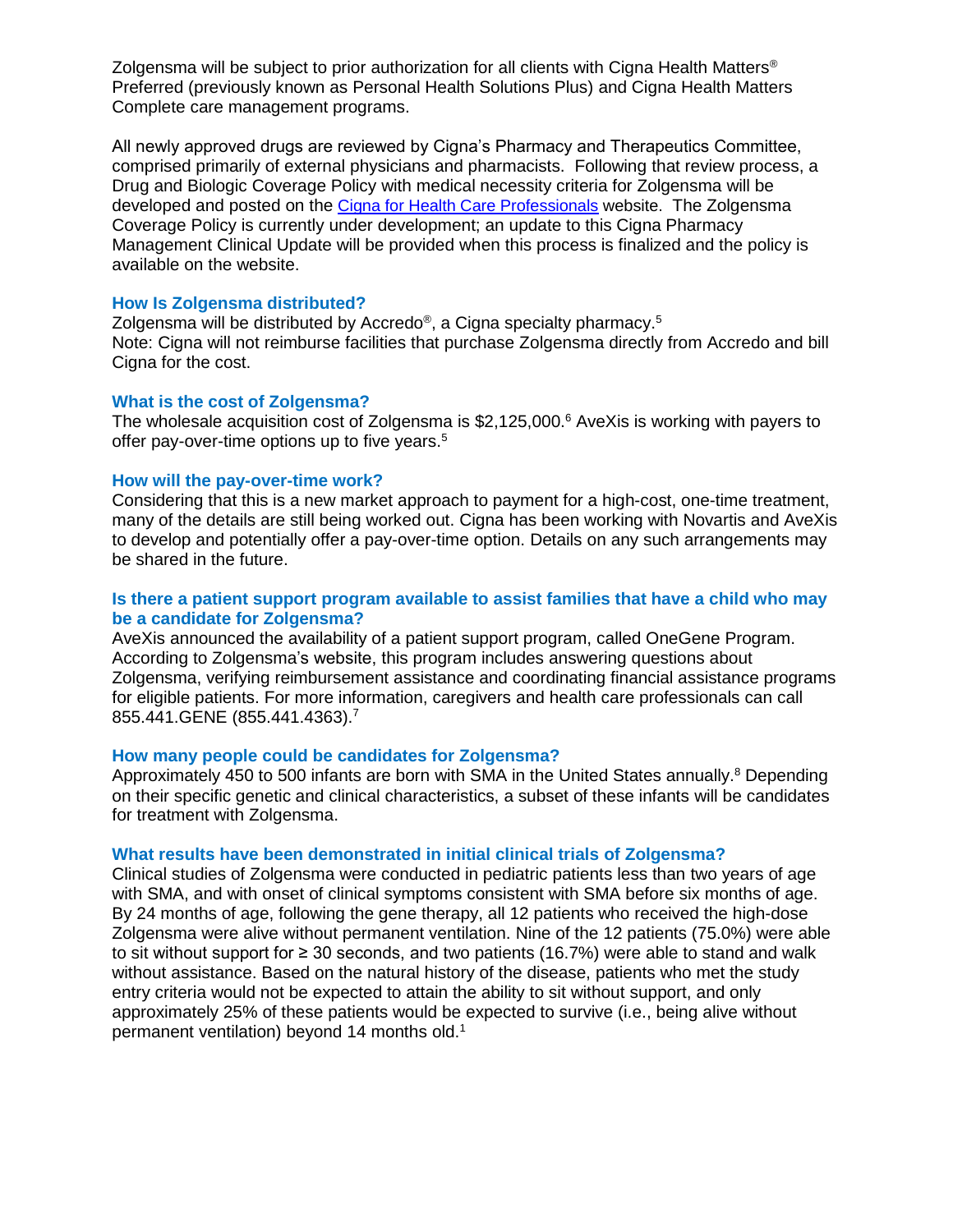# **Are there other treatment options available for SMA patients?**

Spinraza is currently the only other FDA approved drug to treat all types of SMA with the ability for patients to start treatment at any age. Spinraza works differently than Zolgensma in that it is not a gene replacement therapy but instead targets the defect in a different gene that is also involved in SMA.<sup>9</sup>

# **What was the finding by ICER, relative to their value-based price benchmark for Zolgensma?**

The Institute for Clinical and Economic Review (ICER) is an independent, nonprofit research institute that produces reports analyzing the evidence on the effectiveness and value of drugs and other medical services. ICER's reports include evidence-based calculations of prices for new drugs that accurately reflect the degree of improvement expected in long-term patient outcomes, while also highlighting price levels that might contribute to unaffordable short-term cost growth for the overall health care system.

Following a review of additional data from ongoing trials of Zolgensma, as well as the release of the final FDA label and pricing announcement, ICER published an addendum to its [Final](https://icer-review.org/announcements/icer_comment_on_zolgensma_approval/)  [Evidence Report](https://icer-review.org/announcements/icer_comment_on_zolgensma_approval/) on treatments for SMA. To reach two commonly cited cost-effectiveness thresholds, ICER determined that a value-based price benchmark for Zolgensma would be between \$1.1 million and \$2.1 million per treatment.<sup>10</sup>